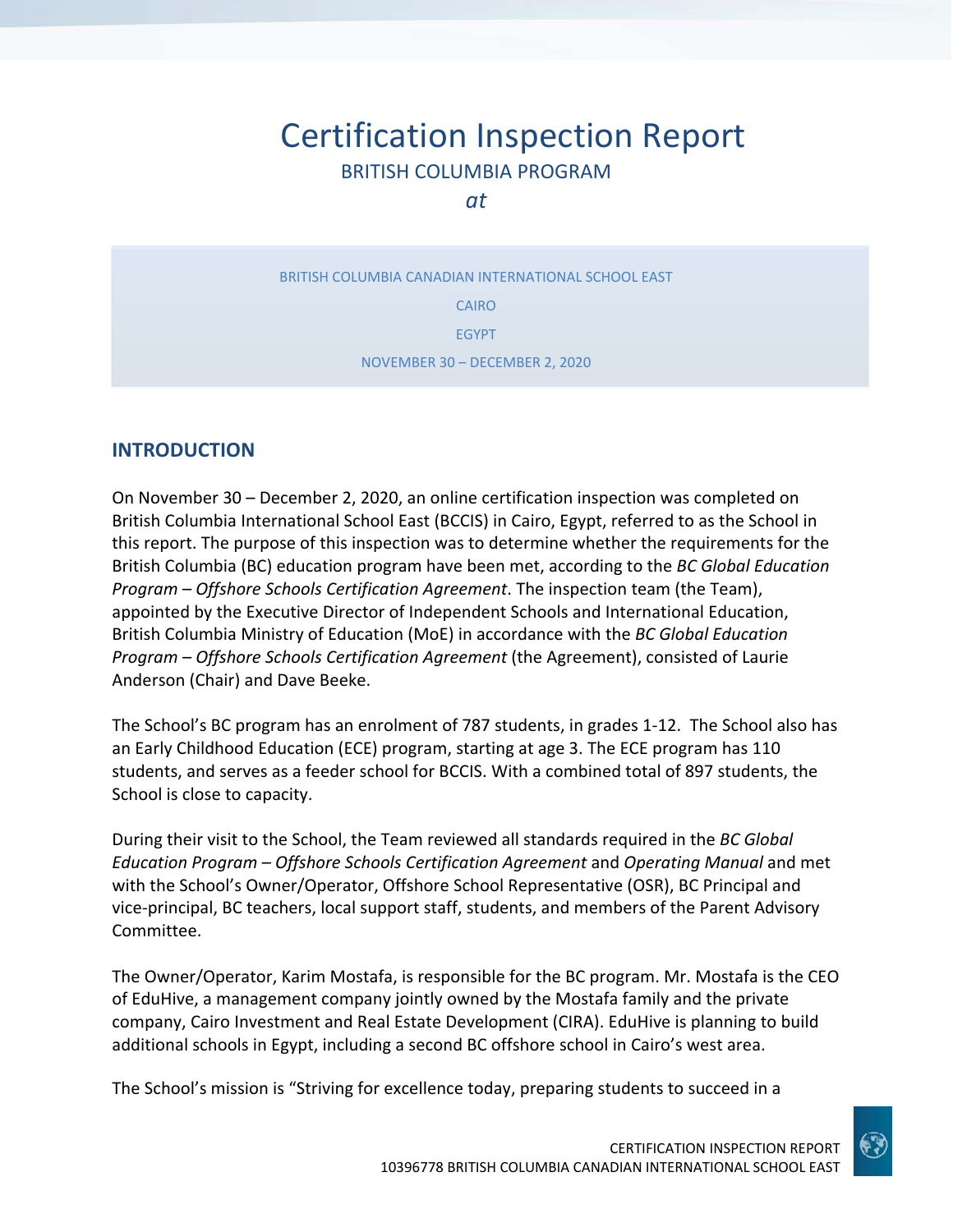challenging world tomorrow." The School's primary goal for students is the pursuit of excellence in all areas, along with taking responsibility to enrich society.

The inspection took place just as the second wave of COVID‐19 infections was occurring in Cairo. The School quickly pivoted back to remote teaching and learning to avoid virus transmission.

The Team would like to thank British Columbia Canadian International School East for its hospitality, cooperation and preparedness for the inspection visit.

**The School has satisfactorily addressed requirements contained in the previous inspection report.**

| $\Box$ Requirement | $\Box$ Requirement | $\Box$ Requirement | $\boxtimes$ Not |
|--------------------|--------------------|--------------------|-----------------|
| Met                | Partially Met      | Not Met            | Applicable      |

Comment:

There were no requirements in the previous inspection.

A number of the suggestions made in the previous year's inspection have been addressed this year – a) enhancing IT resources; b) establishing a school‐based budget within the principal's purview; c) ensuring the School's Student Records Policy is aligned with Ministry criteria; and d) re-affirming the commitment to Social Responsibility within the Annual Growth Plan.

The other suggestions – e) additional professional development directly linked to new BC curriculum; f) teachers completing the Graduation Program Literacy and Numeracy Assessments – were deferred due to impact of COVID‐19.

### **BUSINESS PLAN 1.0**

|                                | confirming the sustainability of the program.                | The Owner/Operator has submitted a business plan to the BC Ministry of Education,                                                                                                     |  |
|--------------------------------|--------------------------------------------------------------|---------------------------------------------------------------------------------------------------------------------------------------------------------------------------------------|--|
| $\boxtimes$ Requirement<br>Met | Requirement<br><b>Partially Met</b>                          | Requirement<br>Not Met                                                                                                                                                                |  |
| Comment:                       | the highly competitive international school market in Cairo. | The steady growth in enrolment at the School has led to plans by the Owner/Operator to<br>build a second school in Cairo (BCCIS West) by September, 2021. This growth has occurred in |  |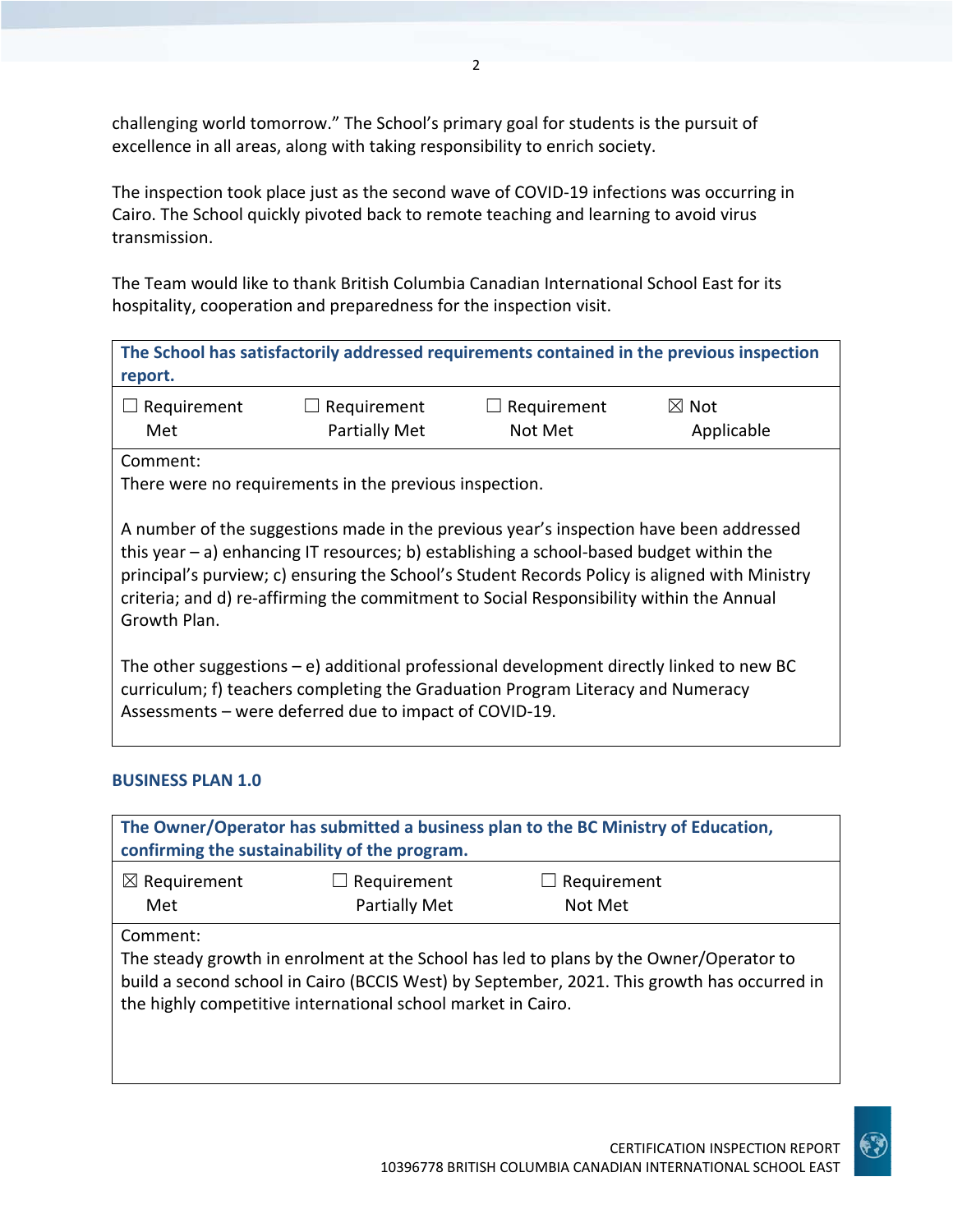Commendation: The Owner/Operator and School personnel are commended for developing a highly successful and popular early childhood‐to‐grade 12 educational program.

#### **INSPECTION CATALOGUE 2.0**

| 2.02 The Owner/Operator meets all requirements as set forth in the BC Global Education<br>Program Offshore Schools Certification Agreement (the Agreement). |                                                                                                                                                     |                        |  |
|-------------------------------------------------------------------------------------------------------------------------------------------------------------|-----------------------------------------------------------------------------------------------------------------------------------------------------|------------------------|--|
| $\boxtimes$ Requirement<br>Met                                                                                                                              | Requirement<br>Partially Met                                                                                                                        | Requirement<br>Not Met |  |
| Comment:<br>Superintendent/OSR.                                                                                                                             | The Owner/Operator meets the requirements set forth in the Agreement. The<br>Owner/Operator works closely with the School's leadership team and the |                        |  |

**2.03 The Owner/Operator has written approval from the appropriate government entity to operate the offshore school, as outlined in section 5.03 of the Agreement.**

| $\boxtimes$ Requirement | $\Box$ Requirement   | $\Box$ Requirement |
|-------------------------|----------------------|--------------------|
| Met                     | <b>Partially Met</b> | Not Met            |

Comment:

The Owner/Operator has the necessary No Objection approval document from the government of Egypt to operate the School.

**2.04‐2.05 The School meets local building, safety and cafeteria codes and regulations. The facilities are deemed to be suitable to support the BC program.**

| $\boxtimes$ Requirement | $\Box$ Requirement   | $\Box$ Requirement |
|-------------------------|----------------------|--------------------|
| Met                     | <b>Partially Met</b> | Not Met            |

Comment:

The School has officially translated documents demonstrating compliance with local safety, building and health regulations. The School has fire, earthquake and lockdown policies and procedures. The School has a dedicated medical facility onsite, with two doctors available for staff and students.

The School's Emergency Plan includes a contingency plan for relocation to another site in Cairo.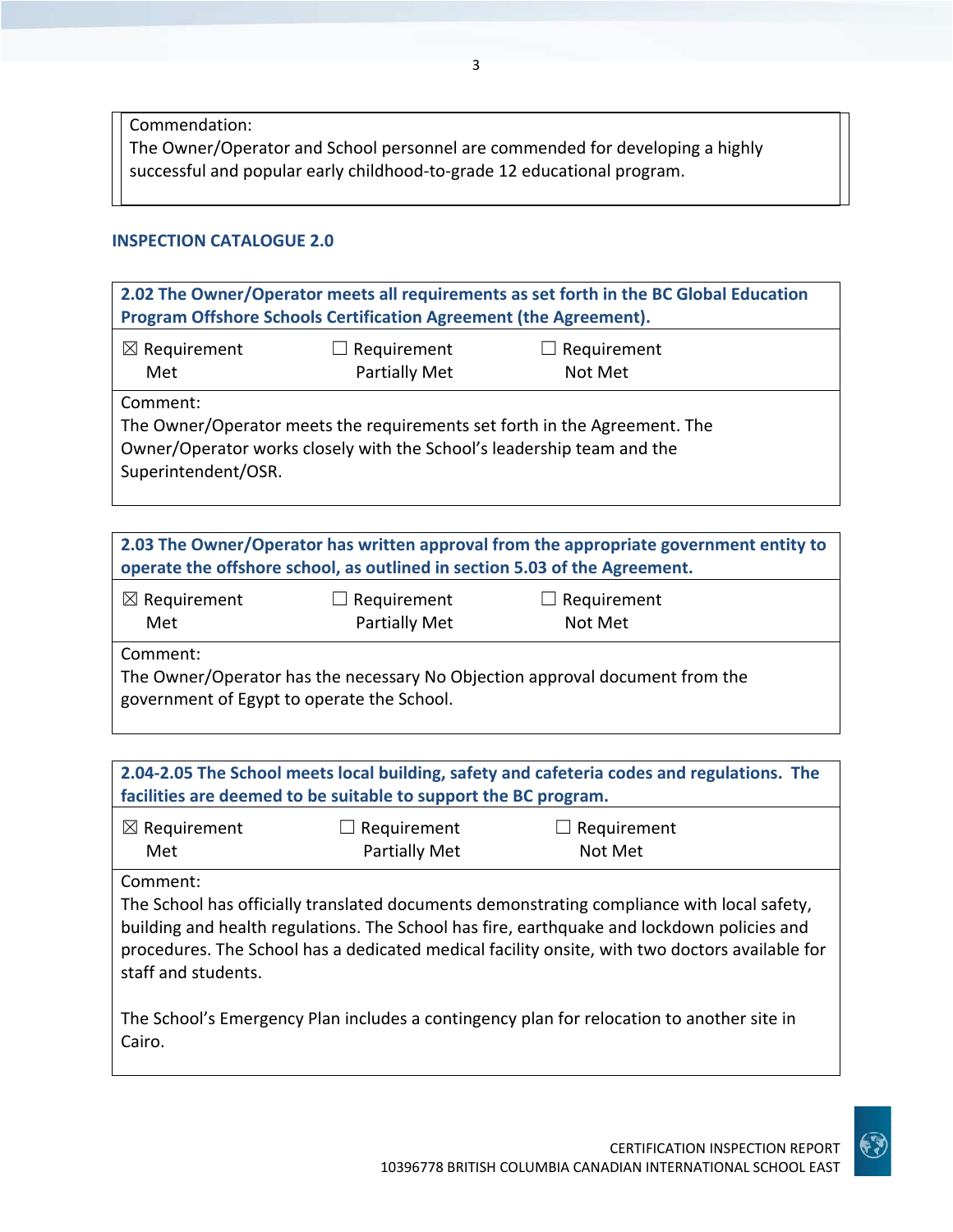The local authorities ordered schools to be closed and instruction delivered remotely during the first and second waves of the COVID‐19 pandemic.

Commendation:

The School is commended for its smooth transitions back and forth from in‐class instruction to remote learning twice. The patience, cooperation and resiliency of the School's teachers and leadership team during this stressful, uncertain period is commendable.

|                                |                                                                         | 2.06 Offshore School Representative (OSR) - The Owner/Operator must appoint an<br>individual to act as offshore school representative. This individual must be confirmed by<br>the province and must meet all of the requirements set out in section 14 of the Agreement. |  |
|--------------------------------|-------------------------------------------------------------------------|---------------------------------------------------------------------------------------------------------------------------------------------------------------------------------------------------------------------------------------------------------------------------|--|
| $\boxtimes$ Requirement<br>Met | Requirement<br>Partially Met                                            | $\Box$ Requirement<br>Not Met                                                                                                                                                                                                                                             |  |
| Comment:                       | works closely with the School's leadership team and the Owner/Operator. | The Offshore School Representative (OSR) is an experienced BC trained school principal who                                                                                                                                                                                |  |
| Commendation:                  |                                                                         | The Team commends the OSR for his instrumental role in establishing a sustainable teacher<br>and administrator resolution and and relation also the plants is attractive in an antarious modern                                                                           |  |

and administrator recruitment and retention plan. The plan is attracting increasing numbers of BC trained educators willing to commit to the School for longer periods.

**2.07 The Principal meets the requirements as outlined in section 2.07 of the inspection catalogue for offshore schools.**

| $\boxtimes$ Requirement | $\Box$ Requirement   | $\Box$ Requirement |
|-------------------------|----------------------|--------------------|
| Met                     | <b>Partially Met</b> | Not Met            |

Comment:

The Principal meets the requirements of 2.07 in the inspection catalogue. The Principal is in his second full year at the School.

The Principal brings years of school‐based leadership experience in the BC context to the role. The Principal's goals include making quality teaching and learning the shared priority for everyone in the School, an emphasis on social responsibility, and introducing critical organizational structures that support student learning (school‐based and school leadership teams).

Commendation:

The Principal and his leadership team are commended for providing competent, focused, accessible and sustainable leadership to the School.

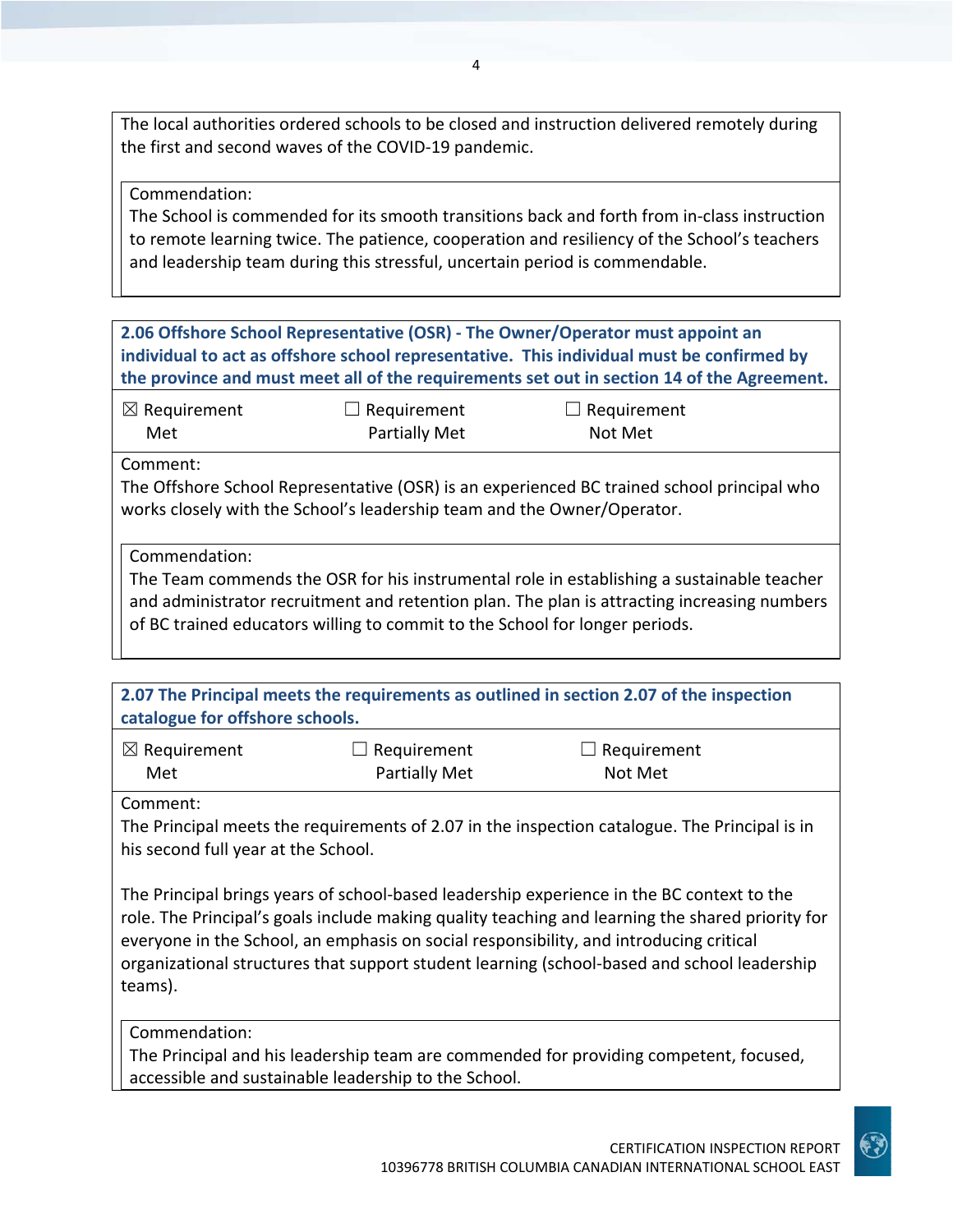| of the inspection catalogue for offshore schools.                                       |                      | 2.08 The School meets the administrative support requirements as outlined in section 2.08  |  |  |
|-----------------------------------------------------------------------------------------|----------------------|--------------------------------------------------------------------------------------------|--|--|
| $\boxtimes$ Requirement                                                                 | $\Box$ Requirement   | $\Box$ Requirement                                                                         |  |  |
| Met                                                                                     | <b>Partially Met</b> | Not Met                                                                                    |  |  |
| Comment:                                                                                |                      |                                                                                            |  |  |
|                                                                                         |                      | The School meets the administrative support requirements. The administrative team includes |  |  |
| the Principal and two vice-principals, a Director for the ECE and K program, two        |                      |                                                                                            |  |  |
| administrative assistants and several other staff involved in various aspects of school |                      |                                                                                            |  |  |
| operations.                                                                             |                      |                                                                                            |  |  |

| <b>Inspection Catalogue for offshore schools.</b>                        |                              | 2.09 The School meets the Student Record requirements as outlined in section 2.09 of the                                                                                                                                                                                   |
|--------------------------------------------------------------------------|------------------------------|----------------------------------------------------------------------------------------------------------------------------------------------------------------------------------------------------------------------------------------------------------------------------|
| $\boxtimes$ Requirement<br>Met                                           | Requirement<br>Partially Met | $\Box$ Requirement<br>Not Met                                                                                                                                                                                                                                              |
| Comment:<br>colour coded files for students with special learning needs. |                              | The Team noted that the School's student records are well organized, securely stored and<br>include all the essential legal and education documents. Random samples from various<br>grades were examined and found to contain current versions of key documents, including |

|                                                                                                                                   | 2.10-2.18 of the inspection catalogue for offshore schools. | 2.10-2.18 The School meets the teacher certification requirements as outlined in sections |  |
|-----------------------------------------------------------------------------------------------------------------------------------|-------------------------------------------------------------|-------------------------------------------------------------------------------------------|--|
| $\boxtimes$ Requirement<br>Met                                                                                                    | $\Box$ Requirement<br>Partially Met                         | $\Box$ Requirement<br>Not Met                                                             |  |
| Comment:                                                                                                                          | current certification under the Ministry of Education.      | The Team confirms that all authorized persons under the Agreement possess valid and       |  |
| There are three teachers on staff with current and valid letters of exemption. All personnel<br>files are organized and complete. |                                                             |                                                                                           |  |

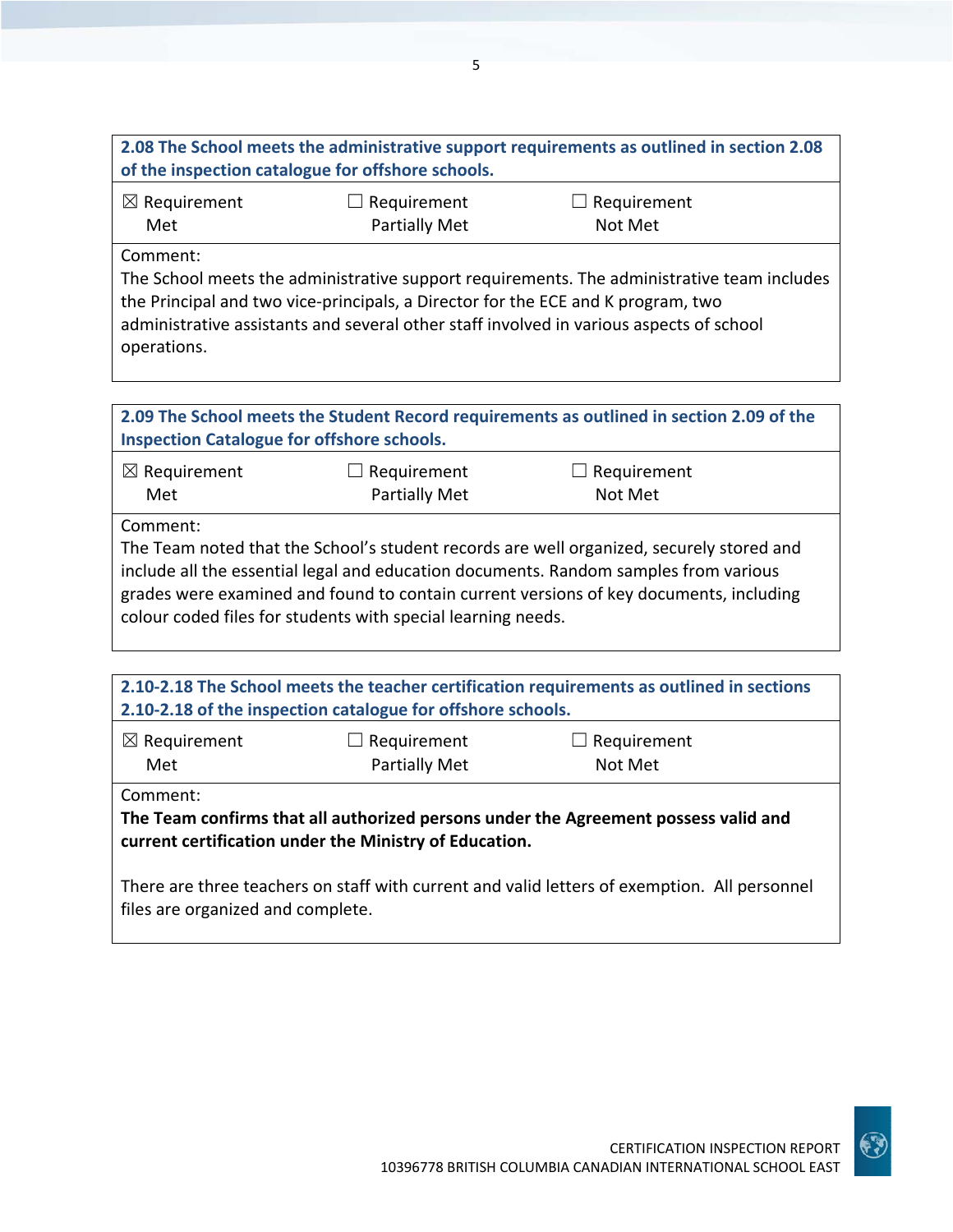## **2.19 The School meets the requirements for curriculum implementation outlined in section 2.19 of the inspection catalogue for offshore schools.**

| $\boxtimes$ Requirement | $\Box$ Requirement   | $\Box$ Requirement |
|-------------------------|----------------------|--------------------|
| Met                     | <b>Partially Met</b> | Not Met            |

## Comment:

The School continues implementation of the new BC curriculum. The Team noted evidence of student self‐assessment of the core competencies was in place, and that the core competencies and the Big Ideas are being explored at each grade level at various levels of implementation. The Team also noted that the School has taken initial steps to embed the BC First Peoples Principles of Learning into the educational program.

Commendation:

The School is commended for implementing a student self‐assessment‐of‐core‐competencies initiative as a summative and diagnostic exercise.

|                                | as outlined in section 2.20 of the inspection catalogue for offshore schools.    | 2.20 The School meets the requirements for English language assessment and acquisition                                                                                                                                                                                   |
|--------------------------------|----------------------------------------------------------------------------------|--------------------------------------------------------------------------------------------------------------------------------------------------------------------------------------------------------------------------------------------------------------------------|
| $\boxtimes$ Requirement<br>Met | Requirement<br><b>Partially Met</b>                                              | $\Box$ Requirement<br>Not Met                                                                                                                                                                                                                                            |
| Comment:                       | The School has made English language proficiency a major priority. This includes | Annual "Grade-Wide Writes", additional support to struggling ELL learners, and increased<br>collaboration between support teachers, enrolling teachers and the teacher librarian.                                                                                        |
| Commendation:                  | based teams to support the learning needs of all students                        | The Team commends the School for establishing the Connections Department and school-                                                                                                                                                                                     |
| for offshore schools.          |                                                                                  | 2.21(a-e) The School meets the course credit requirements (equivalency, challenge,<br>exemptions and BAA courses) as outlined in section 2.21 (a-e) of the inspection catalogue                                                                                          |
| $\boxtimes$ Requirement<br>Met | $\Box$ Requirement<br><b>Partially Met</b>                                       | $\Box$ Requirement<br>Not Met                                                                                                                                                                                                                                            |
| Comment:<br>(YPSYC12A).        |                                                                                  | The School meets the course credit requirements. The following approved BAA courses are<br>offered: Arabic 10 (YLOE10A); Arabic 11 (YLOE11A); Peer Tutoring 11 (YIPS11B); Peer<br>Tutoring 12 (YIPS12B); Leadership 11 (YIPS11A); Leadership 12 (YIPS11B); Psychology 12 |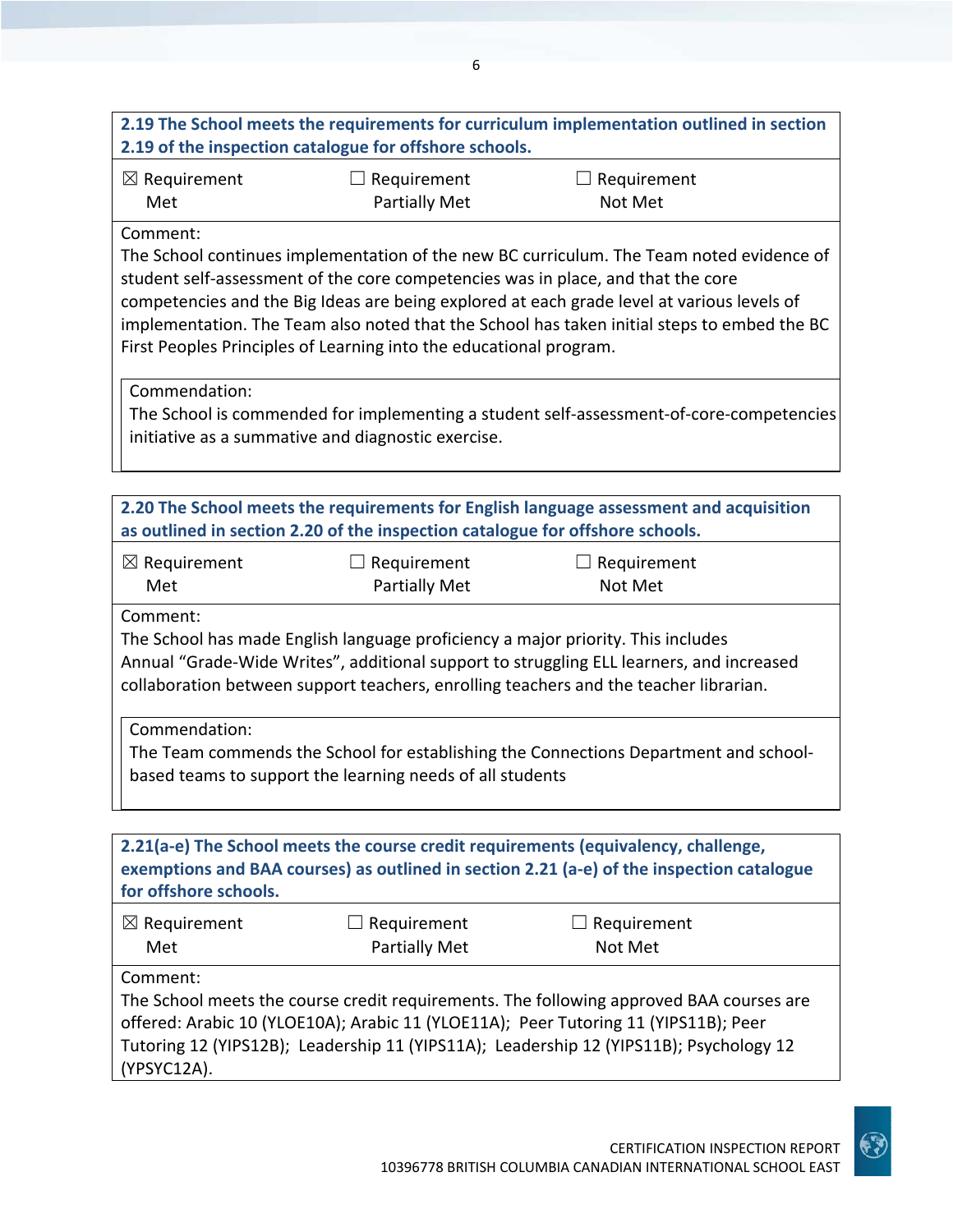Exempted courses offered are PHE 10‐12; Arabic 10; Arabic 11



The School's instructional time allotments – 937 hours in grades 1‐7, and 979 hours in grades 8-12 - both exceed the Ministry's minimum requirements of 850 instructional hours.

**2.23 The School meets the assessment methods requirements as outlined in section 2.23 of the inspection catalogue for offshore schools.** ☒ Requirement Met  $\Box$  Requirement Partially Met  $\Box$  Requirement Not Met Comment: The School meets the requirements of section 2.23. The Team observed sample evidence of the use of formative and summative assessment, as well as evidence of student self‐reflection and self‐assessment. Student‐led conferencing samples were shared. The School participates annually in the grade 4 and 7 Foundation Skills Assessment, and holds grade‐wide writes after which teachers provide formative assessment.

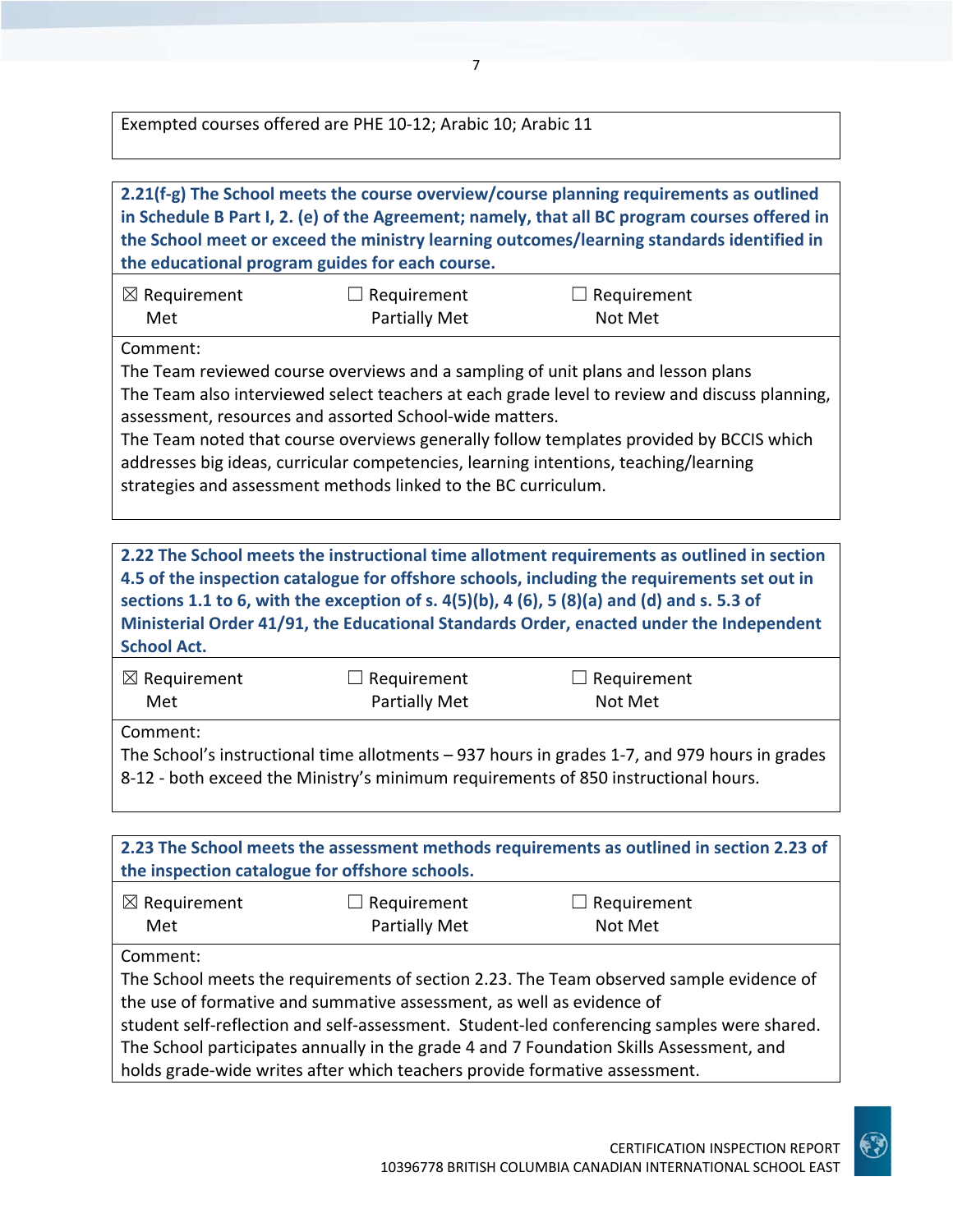| 2.24 The School meets the learning resources requirements as outlined in section 2.24 of<br>the inspection catalogue for offshore schools.                                                                                                                                                                                                                                                                                                                                                           |                                               |                        |  |  |  |
|------------------------------------------------------------------------------------------------------------------------------------------------------------------------------------------------------------------------------------------------------------------------------------------------------------------------------------------------------------------------------------------------------------------------------------------------------------------------------------------------------|-----------------------------------------------|------------------------|--|--|--|
| $\boxtimes$ Requirement<br>Met                                                                                                                                                                                                                                                                                                                                                                                                                                                                       | Requirement<br><b>Partially Met</b>           | Requirement<br>Not Met |  |  |  |
| Comment:<br>The School meets the learning resource requirements in section 2.24. The Team noted that<br>the School has focused on acquiring learning resources that support literacy development.<br>The Team also noted that the newly created teacher-librarian position is using the library's<br>extensive collection to collaborate with classroom teachers. The School has several<br>computer labs and increased bandwidth to increase access to digital learning resources.<br>Commendation: |                                               |                        |  |  |  |
| The Team commends the School for hiring a BC-certified teacher-librarian.                                                                                                                                                                                                                                                                                                                                                                                                                            |                                               |                        |  |  |  |
| 2.25 The School meets the student progress report requirements as outlined in section 2.25<br>of the inspection catalogue for offshore schools.                                                                                                                                                                                                                                                                                                                                                      |                                               |                        |  |  |  |
| $\boxtimes$ Requirement<br>Met                                                                                                                                                                                                                                                                                                                                                                                                                                                                       | Requirement<br>$\Box$<br><b>Partially Met</b> | Requirement<br>Not Met |  |  |  |
| Comment:<br>The School meets the student progress report requirements. The School provides 3 formal<br>reports per year in elementary and 4 formal reports per year in secondary. There are two<br>formal student-led parent teacher conferences per year.                                                                                                                                                                                                                                           |                                               |                        |  |  |  |
| The Team confirms the School provides descriptive written comments that reference the<br>grade appropriate curriculum standards, and that the School provides student self-<br>assessment of the core competencies in a summative report to parents.                                                                                                                                                                                                                                                 |                                               |                        |  |  |  |
| Commendation:<br>The School is commended for the meaningful end-of-the-year student self-assessment of<br>core competency growth communicated at the end of the school year despite the unique<br>challenges presented by COVID-19.                                                                                                                                                                                                                                                                  |                                               |                        |  |  |  |
|                                                                                                                                                                                                                                                                                                                                                                                                                                                                                                      |                                               |                        |  |  |  |
|                                                                                                                                                                                                                                                                                                                                                                                                                                                                                                      |                                               |                        |  |  |  |
|                                                                                                                                                                                                                                                                                                                                                                                                                                                                                                      |                                               |                        |  |  |  |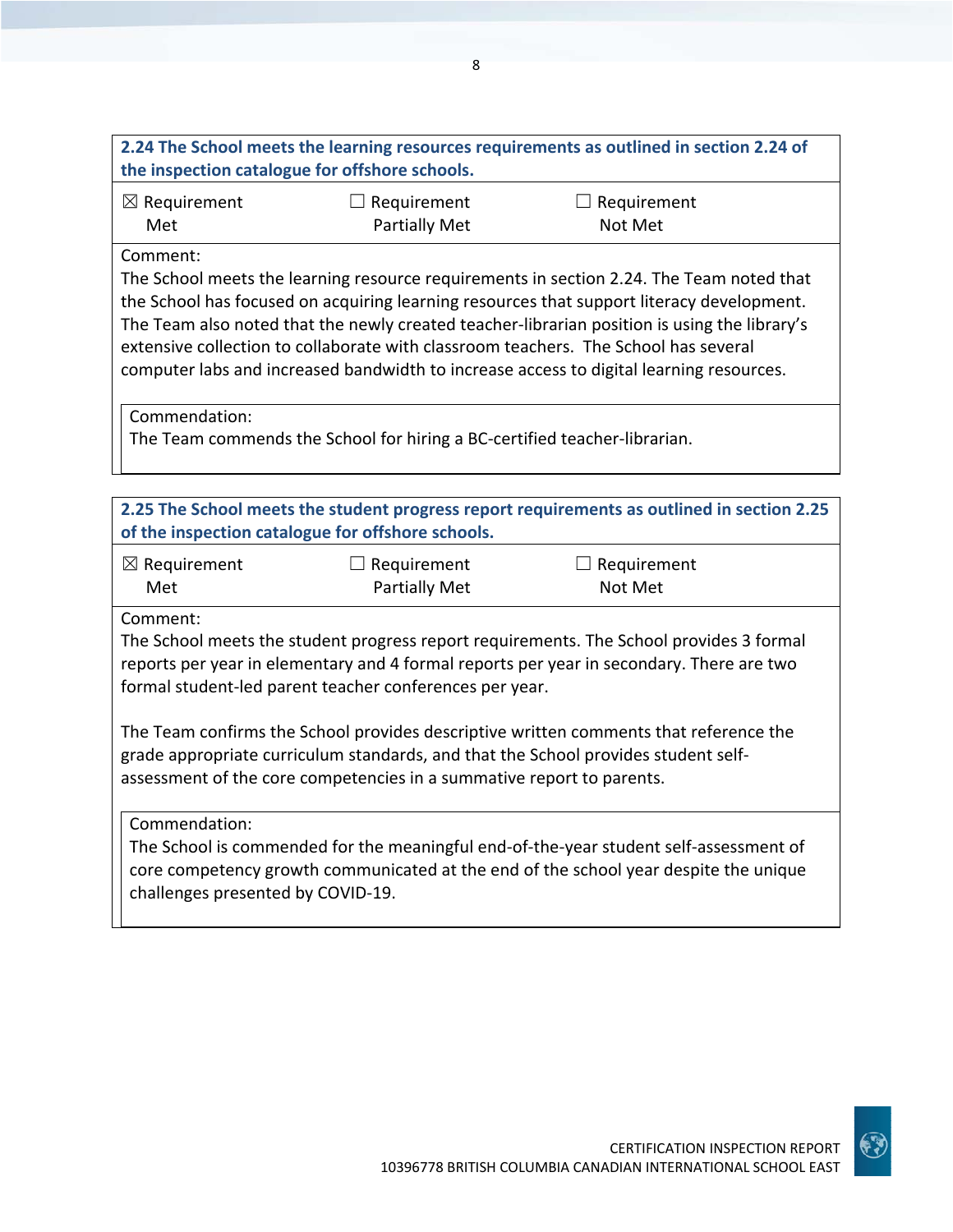## **2.26 The School meets the parent/student handbook requirements as outlined in section 2.26 of the inspection catalogue for offshore schools.**

| $\boxtimes$ Requirement | $\Box$ Requirement   | $\Box$ Requirement |
|-------------------------|----------------------|--------------------|
| Met                     | <b>Partially Met</b> | Not Met            |

Comment:

The Team noted the thoroughness of the 2020/2021 parent/student handbook. It includes school vision and goals, student code of conduct, Ministry of Education policies appeals process, school calendar and other important information.

**2.27 The School meets the teacher handbook requirements as outlined in section 2.27 of the inspection catalogue for offshore schools.**

| $\boxtimes$ Requirement | $\Box$ Requirement   | $\Box$ Requirement |
|-------------------------|----------------------|--------------------|
| Met                     | <b>Partially Met</b> | Not Met            |

Comment:

The Team confirms that the teacher handbook for 2020/2021 is comprehensive and current. It contains COVID-19 protocol information (respiratory etiquette, handwashing advice, etc), student rights and responsibilities, information on how the school‐based team functions, and a section on the purpose and processes involved in the annual MoE inspection.

| 2.28 The School meets the distributed learning requirements as outlined in section 18 of |                                     |                               |                               |  |  |  |
|------------------------------------------------------------------------------------------|-------------------------------------|-------------------------------|-------------------------------|--|--|--|
| the Agreement and section 2.28 of the inspection catalogue for offshore schools.         |                                     |                               |                               |  |  |  |
| $\Box$ Requirement<br>Met                                                                | $\Box$ Requirement<br>Partially Met | $\Box$ Requirement<br>Not Met | $\boxtimes$ Not<br>Applicable |  |  |  |
| Comment:<br>The School does not offer distributed learning courses.                      |                                     |                               |                               |  |  |  |